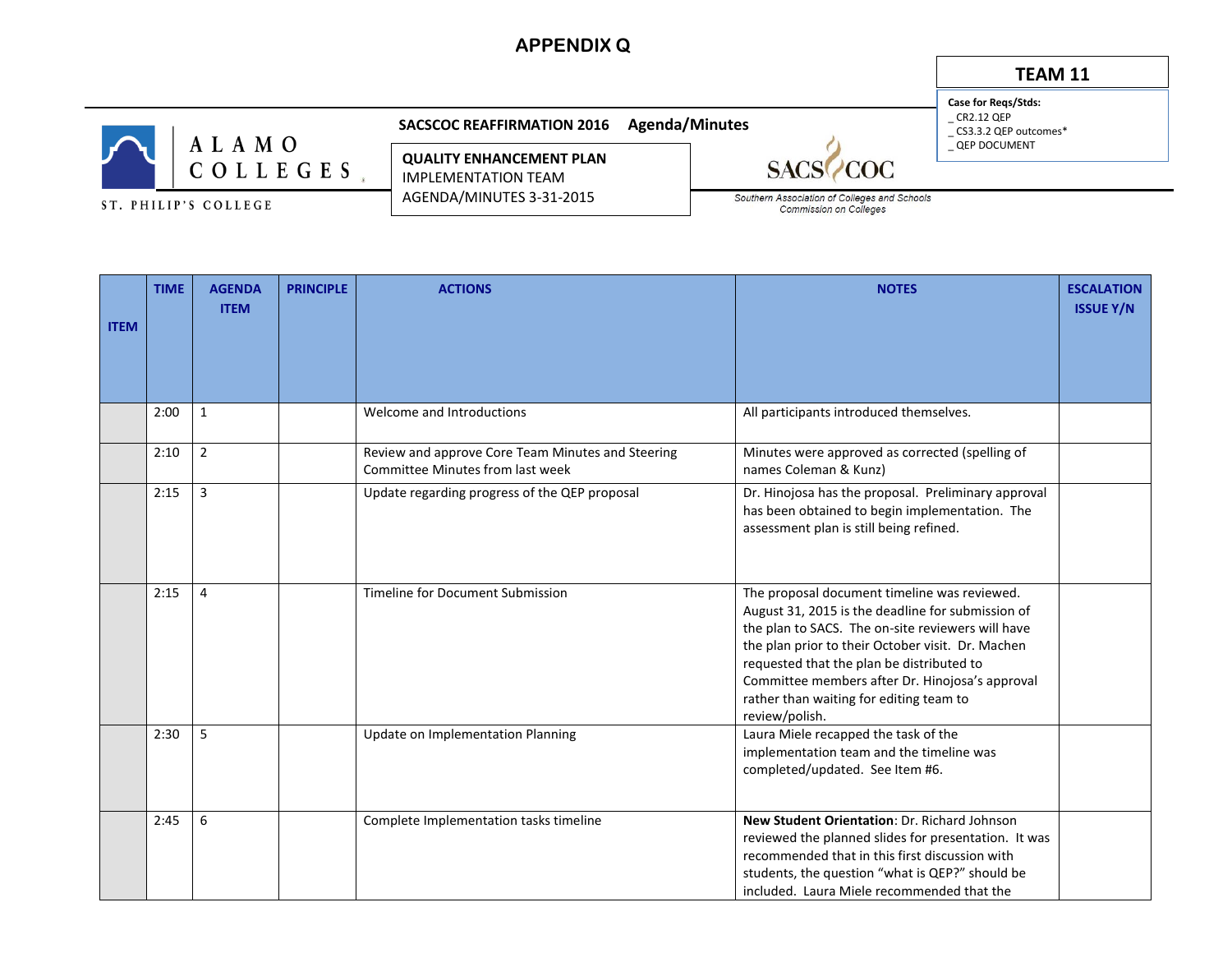|  |  |  | objective on the slide be changed to the Student        |  |
|--|--|--|---------------------------------------------------------|--|
|  |  |  | Learning Outcomes to include VIP (values, issues, &     |  |
|  |  |  | perspectives of others). The logo should also be        |  |
|  |  |  | added. It was recommended that a flash drive band       |  |
|  |  |  | be given to the students to commemorate their           |  |
|  |  |  | understanding of the QEP. Completion date:              |  |
|  |  |  | 4/28/15. New Student Convocation: due by                |  |
|  |  |  | 4/28/15. Special Projects: Ms. Botello requested        |  |
|  |  |  | more information. Laura Miele recommended that          |  |
|  |  |  | this be student driven, such as videos to be used as    |  |
|  |  |  | instructional tools. Dr. Williams shared information    |  |
|  |  |  | about a presentation "Date Rape or Drunk Sex" that      |  |
|  |  |  | proved to be a catalyst for good discussion among       |  |
|  |  |  | students. Sean Nighbert suggested this could be         |  |
|  |  |  | tied in to the current district-wide Title IX training. |  |
|  |  |  | Dr. Williams is to investigate availability/copyright   |  |
|  |  |  | issues. Focus Groups: Preliminary open-ended            |  |
|  |  |  | questions to generate discussion will be provided by    |  |
|  |  |  | 4/28/15. Another purpose of these groups is to get      |  |
|  |  |  | feedback about assignments being used. John             |  |
|  |  |  | Martin suggested that there be two focus groups         |  |
|  |  |  | during the fall semester (2015) and two during the      |  |
|  |  |  | spring semester (2016) in order to obtain a             |  |
|  |  |  | comparative collection of data. The question of         |  |
|  |  |  | who these students would be was deferred for            |  |
|  |  |  | discussion with Dr. Hinojosa. Academic Planner: It      |  |
|  |  |  | was requested that the logo be added to this, as        |  |
|  |  |  | well as an app if able to be created in order to link   |  |
|  |  |  | virtual and physical content. Kevin Schanz is nailing   |  |
|  |  |  | down a timeline with the vendor and will have a         |  |
|  |  |  | report by 4/28/15. All Access Pass: The first draft     |  |
|  |  |  | has been turned in to Dr. Machen. This should be        |  |
|  |  |  | coordinated with Orientation slides and should          |  |
|  |  |  | include logo and objectives. Report due 4/14/15.        |  |
|  |  |  | Student Handbook: The handbook is on-line. The          |  |
|  |  |  | handbook already includes academic integrity            |  |
|  |  |  | guidelines. The log and objectives should be added.     |  |
|  |  |  | There is a question as to placement of this material.   |  |
|  |  |  | <b>Student Organization Handbook: Dr. Williams</b>      |  |
|  |  |  | reported that there is ongoing training with            |  |
|  |  |  | organization representatives. It is hoped that          |  |
|  |  |  | student organizations will pick up some of the          |  |
|  |  |  | special projects that relate to ethical decision-       |  |
|  |  |  | making. Student Success Newsletter: There is info       |  |
|  |  |  |                                                         |  |